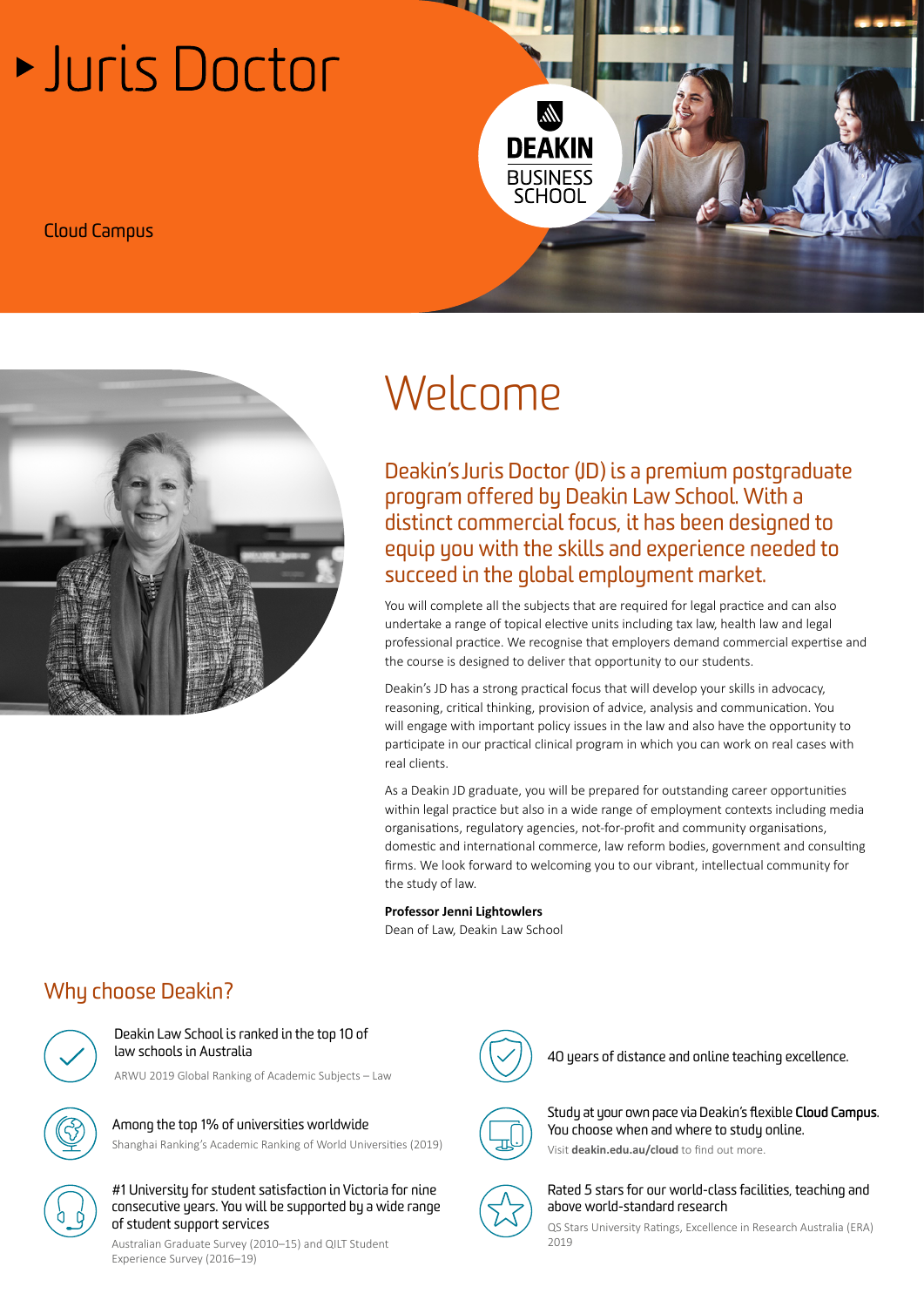

'The online delivery provides enormous flexibility. The seminars are most valuable in the way that we engage with other students and the lecturers. It has developed my analytical skills to a whole new level.'

**Julia Zhang GAICD** Deakin Juris Doctor student



'Deakin's Juris Doctor is designed for graduates who desire the flexibility of studying where and when they desire. It provides the academic training necessary for admission to the legal profession in Australia and its first rate online learning environment equips graduates with skills necessary to pursue a broad range of careers in law, business or government.'

#### **Dr Firew Tiba**

Senior lecturer, Deakin Juris Doctor

The JD combines its commercial focus with the development of practical skills essential to contemporary legal practice. Designed for non-law graduates, this intellectuallystimulating course is offered fully online after an optional induction program held in Melbourne.

The Deakin JD goes beyond the teaching of legal knowledge and practical skills, to the development of a broader understanding of the policy informing the law, focusing on current policy issues and developing skills in the use of legal theory and legal research methods.

Your assignments might include problem-based written advice, an oral bail application, an assignment focusing on the implementation of procedural rules, preparation of a memorandum of advice, oral court submissions and a file management project.

The Deakin JD meets the academic requirements for admission to legal practice in Victoria and other Australian jurisdictions. A person wishing to practice as a lawyer is also required to complete a 12 month traineeship program or 6 month legal practice course and demonstrate that they are a 'fit and proper person' as required by Australian admitting bodies.

The Deakin JD course is designed to produce graduates who can become first-class law practitioners by providing comprehensive training in each of the major areas of legal practice and systematically embedding research, theory and policy considerations throughout the curriculum. A distinctive feature of the course is its orientation towards commercial law, , though students may choose from a range of elective options including placement in the Deakin Law Clinics, an award winning community legal centre where students can work with practicing solicitors and real client matters.

Leading, practising lawyers help shape our courses, so everything you learn is relevant to the industry and preparing you for a career in law.

#### Induction program

JD students are invited to attend an optional (but highly recommended) campus-based Juris Doctor induction program which will be livestreamed and recorded and includes video presentations. Visit **[deakin.edu.au/jd](http://deakin.edu.au/jd)** for the induction program dates for 2020/2021.

#### Deakin Law Clinic

The JD will help you develop the practical skills essential for contemporary legal practice. Deakin Law Clinic, based in Melbourne's CBD, offers units in new business ventures, commercial law, employment law, family law and criminal law. You will work on real cases and interview real clients (under the supervision of qualified solicitors), conduct legal research, offer advice where appropriate, and in some instances attend court proceedings. Visit **[deakin.edu.au/law-clinic](http://deakin.edu.au/law-clinic)**.

#### Learn from leading practising lawyers

Deakin's JD is taught by DLS academic staff with **[high-calibre legal](https://lawnewsroom.deakin.edu.au/articles/felicity-gerry-qc-australian-barrister-of-the-year)  [experience](https://lawnewsroom.deakin.edu.au/articles/felicity-gerry-qc-australian-barrister-of-the-year)** and expertise in legal teaching and research. This teaching helps you develop the skills required for legal practice as well as indepth knowledge of the law and policies that inform it.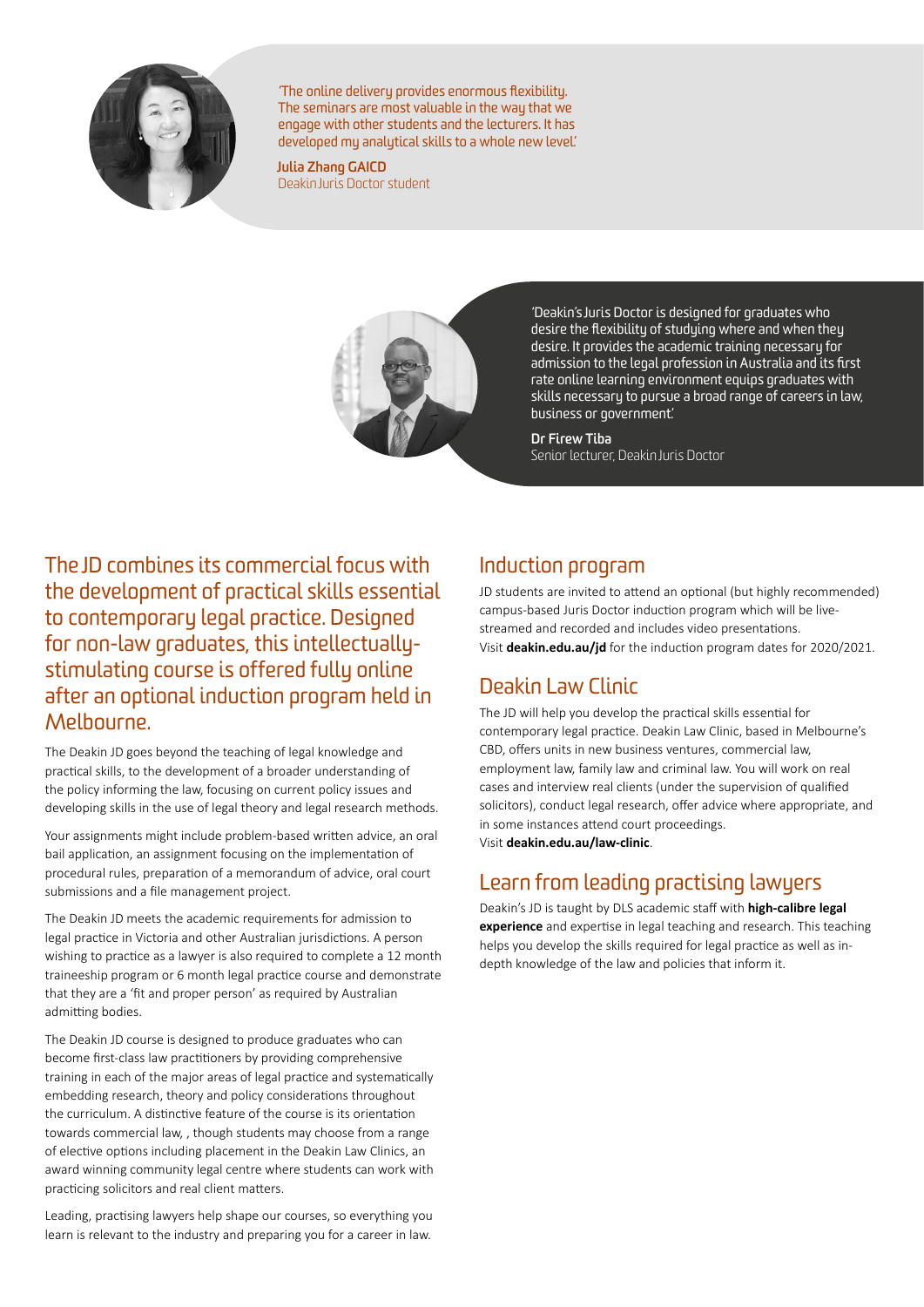### Be a global explorer

During your studies, you'll have the opportunity to participate in international consultancy experiences, internships, volunteering placements, and study abroad programs – both face-to-face and virtual. These are more than opportunities to experience a new culture or workplace; they will enrich your learning and provide credit towards your degree. In the global world of business, they play a crucial role in preparing you for a wealth of career opportunities, which value intercultural experience. For more details on our exciting range of international programs please visit **[deakin.edu.au/overseas-study](http://deakin.edu.au/overseas-study)**.

#### Work experience

With its practical, hands-on opportunities, this course is designed with a real-world learning focus that builds workplace resilience and career success. Work Integrated Learning (WIL) is available within this program as a structured opportunity for students looking for additional hands-on experience. These experiential learning opportunities help you combine concepts covered in the course with workplace practice, to integrate your knowledge whilst connecting and networking with industry professionals. Visit **[deakin.edu.au/law-wil](http://deakin.edu.au/law-wil)** for more information.

# Professional recognition

Deakin's JD is designed to satisfy the academic requirements for you to be admitted to practise as an Australian lawyer. In Victoria these requirements have been set by the Victorian Legal Admissions Board (VLAB). In addition to satisfying the academic qualifications, you will also need to complete certain practical legal training requirements and must be considered a fit and proper person to be admitted to legal practice.

#### Career outcomes

The Juris Doctor can lead you to a diverse range of local and international careers in areas such as:

- Solicitor or Barrister in commercial law, criminal law, family law, public international and human rights law
- Corporate Lawyer
- Lawyer or Policy Adviser for a government department or authority, for example the Attorney General's Department, the Department of Public Prosecutions
- Industrial Relations
- Media
- Politics.

#### Deakin is transforming the Melbourne Burwood Campus to a modern and innovative learning environment through the construction of the new Deakin Law School Building (LC).

The new building, will increase teaching capacity at Burwood by providing flexible and interactive spaces for learning, and advanced facilities for Deakin Research and Deakin Law School. The new Deakin Law School Building (LC) will feature four levels of flexible, active learning spaces for general purpose teaching, two levels of student support and health and wellbeing services and two levels of staff workspace including a new home for Deakin Law School. It will also be Deakin's first leadingedge sustainable building with key design features including: rainwater harvesting and use, glare control systems, activity and fitness spaces, and a fully accessible connection to end–of-trip active transport facilities.